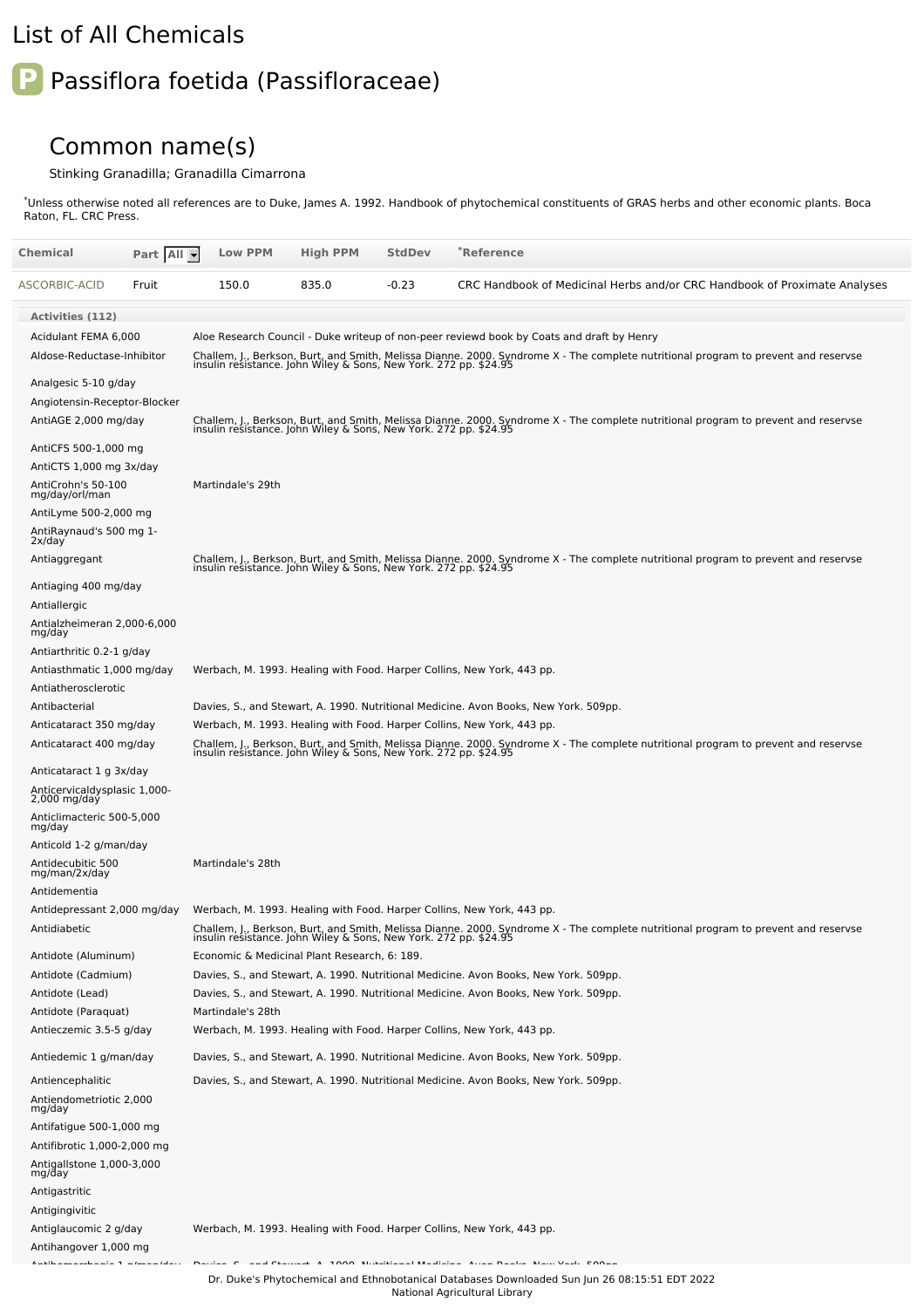| Antinemonnagic 1 g/man/uay               | Davies, 5., and Stewart, A. 1990. Nuthtional medicine. Avon Dooks, New Tork. Subpp.                                                                                                                    |
|------------------------------------------|--------------------------------------------------------------------------------------------------------------------------------------------------------------------------------------------------------|
| Antihepatitic 2-6 g/man/day              | Davies, S., and Stewart, A. 1990. Nutritional Medicine. Avon Books, New York. 509pp.                                                                                                                   |
| Antihepatotoxic                          | Economic & Medicinal Plant Research, 6: 189.                                                                                                                                                           |
| Antiherpetic 1-5 g/day                   |                                                                                                                                                                                                        |
|                                          |                                                                                                                                                                                                        |
| Antihistaminic 2 g/day orl<br>man        |                                                                                                                                                                                                        |
| Antihypertensive                         |                                                                                                                                                                                                        |
|                                          |                                                                                                                                                                                                        |
| Antiinfertility 1 g/day                  | Werbach, M. 1993. Healing with Food. Harper Collins, New York, 443 pp.                                                                                                                                 |
| Antiinflammatory                         | Pizzorno, J.E. and Murray, M.T. 1985. A Textbook of Natural Medicine. John Bastyr College Publications, Seattle, Washington (Looseleaf).                                                               |
| Antilepric 1.5 g/man/day                 | Martindale's 28th                                                                                                                                                                                      |
| Antilithic 1,000-3,000 mg/day            |                                                                                                                                                                                                        |
| Antimaculitic                            |                                                                                                                                                                                                        |
| Antimeasles                              | Davies, S., and Stewart, A. 1990. Nutritional Medicine. Avon Books, New York. 509pp.                                                                                                                   |
| Antimenopausal 500-5,000                 |                                                                                                                                                                                                        |
| mg/day                                   |                                                                                                                                                                                                        |
| Antimigraine                             | Martindale's 29th                                                                                                                                                                                      |
| Antimutagenic                            | Economic & Medicinal Plant Research, 6: 235.                                                                                                                                                           |
|                                          |                                                                                                                                                                                                        |
| Antineuramidase                          |                                                                                                                                                                                                        |
| Antinitrosic 1 g/man/day                 | Martindale's 28th                                                                                                                                                                                      |
| Antiobesity 1 g 3x/day                   | Werbach, M. 1993. Healing with Food. Harper Collins, New York, 443 pp.                                                                                                                                 |
| Antiorchitic                             | Davies, S., and Stewart, A. 1990. Nutritional Medicine. Avon Books, New York. 509pp.                                                                                                                   |
| Antiosteoarthritic 1 g 2x/day            | Werbach, M. 1993. Healing with Food. Harper Collins, New York, 443 pp.                                                                                                                                 |
| Antiosteoporotic 500 mg/day              |                                                                                                                                                                                                        |
| Antioxidant 100 ppm                      |                                                                                                                                                                                                        |
|                                          |                                                                                                                                                                                                        |
| Antiparkinsonian 1 g 2-3x/day            |                                                                                                                                                                                                        |
| Antiparotitic                            | Davies, S., and Stewart, A. 1990. Nutritional Medicine. Avon Books, New York. 509pp.                                                                                                                   |
| Antiperiodontitic 1 g 2x/day             | Werbach, M. 1993. Healing with Food. Harper Collins, New York, 443 pp.                                                                                                                                 |
| Antipneumonic                            | Pizzorno, J.E. and Murray, M.T. 1985. A Textbook of Natural Medicine. John Bastyr College Publications, Seattle, Washington (Looseleaf).                                                               |
| Antipodriac                              | Davies, S., and Stewart, A. 1990. Nutritional Medicine. Avon Books, New York. 509pp.                                                                                                                   |
| Antipoliomyelitic                        | Davies, S., and Stewart, A. 1990. Nutritional Medicine. Avon Books, New York. 509pp.                                                                                                                   |
|                                          |                                                                                                                                                                                                        |
| Antipyretic                              | Economic & Medicinal Plant Research, 6: 189.                                                                                                                                                           |
| Antiradicular                            | Challem, J., Berkson, Burt, and Smith, Melissa Dianne. 2000. Syndrome X - The complete nutritional program to prevent and reservse<br>insulin resistance. John Wiley & Sons, New York. 272 pp. \$24.95 |
|                                          |                                                                                                                                                                                                        |
| Antiretinotic                            |                                                                                                                                                                                                        |
| Antirheumatic                            |                                                                                                                                                                                                        |
| Antirhinitic 1,000 mg 3x/day             |                                                                                                                                                                                                        |
| Antiscorbutic 10 mg/man/day              | Martindale's 28th                                                                                                                                                                                      |
| Antiseptic MIC=3.3-217                   | Martindale's 28th                                                                                                                                                                                      |
| mg/ml                                    |                                                                                                                                                                                                        |
| Antiseptic 4-8 g/day                     | Challem, J., Berkson, Burt, and Smith, Melissa Dianne. 2000. Syndrome X - The complete nutritional program to prevent and reservse<br>insulin resistance. John Wiley & Sons, New York. 272 pp. \$24.9  |
|                                          |                                                                                                                                                                                                        |
| Antishingles                             | Davies, S., and Stewart, A. 1990. Nutritional Medicine. Avon Books, New York. 509pp.                                                                                                                   |
| Antispasmodic 500-5,000<br>mg/day        |                                                                                                                                                                                                        |
|                                          |                                                                                                                                                                                                        |
| Antistress 500-1,000 mg                  |                                                                                                                                                                                                        |
| Antisyndrome-X 1-4 g/day                 | Challem, J., Berkson, Burt, and Smith, Melissa Dianne. 2000. Syndrome X - The complete nutritional program to prevent and reservse<br>insulin resistance. John Wiley & Sons, New York. 272 pp. \$24.95 |
|                                          |                                                                                                                                                                                                        |
| Antitumor (Gastric)                      |                                                                                                                                                                                                        |
| Antitumor (Lung)                         |                                                                                                                                                                                                        |
|                                          |                                                                                                                                                                                                        |
| Antiulcer                                |                                                                                                                                                                                                        |
| Antiviral 1-5 g/day                      |                                                                                                                                                                                                        |
| Apoptotic 1-10 mM                        |                                                                                                                                                                                                        |
| Asthma-preventive 1,000                  | Pizzorno, J.E. and Murray, M.T. 1985. A Textbook of Natural Medicine. John Bastyr College Publications, Seattle, Washington (Looseleaf).                                                               |
| mg/day/orl                               |                                                                                                                                                                                                        |
|                                          |                                                                                                                                                                                                        |
| Beta-Adrenergic Receptor<br>Blocker      |                                                                                                                                                                                                        |
| Beta-Glucuronidase-Inhibitor             |                                                                                                                                                                                                        |
| 1.5 g/day/man                            |                                                                                                                                                                                                        |
| Calcium-Antagonist                       |                                                                                                                                                                                                        |
|                                          |                                                                                                                                                                                                        |
| Cancer-Preventive                        | Stitt, P. A. Why George Should Eat Broccoli. Dougherty Co, Milwaukee, WI, 1990, 399 pp.                                                                                                                |
| Cardioprotective                         |                                                                                                                                                                                                        |
|                                          |                                                                                                                                                                                                        |
| Cold-preventive 1-2 g/day                | Davies, S., and Stewart, A. 1990. Nutritional Medicine. Avon Books, New York. 509pp.                                                                                                                   |
| Collagenic                               |                                                                                                                                                                                                        |
| Detoxicant                               |                                                                                                                                                                                                        |
| Diuretic 700 mg/man/orl                  |                                                                                                                                                                                                        |
| Fistula-Preventive                       | Pizzorno, J.E. and Murray, M.T. 1985. A Textbook of Natural Medicine. John Bastyr College Publications, Seattle, Washington (Looseleaf).                                                               |
|                                          | Davies, S., and Stewart, A. 1990. Nutritional Medicine. Avon Books, New York. 509pp.                                                                                                                   |
| Hypocholesterolemic 300-<br>1,000 mg/day |                                                                                                                                                                                                        |
| Hypoglycemic                             |                                                                                                                                                                                                        |
|                                          | Challem, J., Berkson, Burt, and Smith, Melissa Dianne. 2000. Syndrome X - The complete nutritional program to prevent and reservse<br>insulin resistance. John Wiley & Sons, New York. 272 pp. \$24.95 |
| Hypotensive 1,000<br>mg/man/day          |                                                                                                                                                                                                        |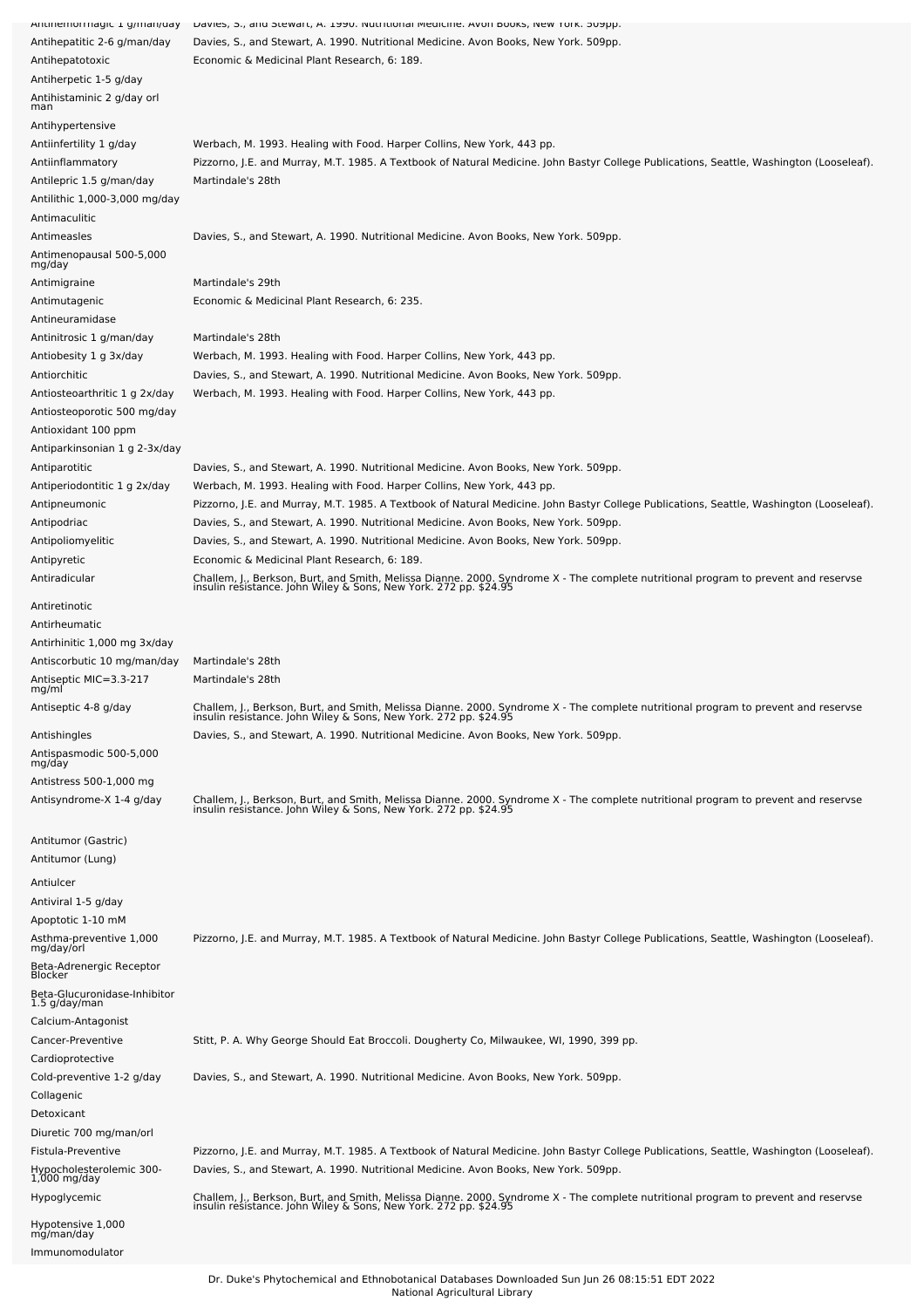| Immunostimulant         |       | Challem, J., Berkson, Burt, and Smith, Melissa Dianne. 2000. Syndrome X - The complete nutritional program to prevent and reservse<br>insulin resistance. John Wiley & Sons, New York. 272 pp. \$24.95 |         |         |                                                                           |  |  |  |  |
|-------------------------|-------|--------------------------------------------------------------------------------------------------------------------------------------------------------------------------------------------------------|---------|---------|---------------------------------------------------------------------------|--|--|--|--|
| Interferonogenic        |       | Pizzorno, J.E. and Murray, M.T. 1985. A Textbook of Natural Medicine. John Bastyr College Publications, Seattle, Washington (Looseleaf).                                                               |         |         |                                                                           |  |  |  |  |
| Lithogenic              |       | Davies, S., and Stewart, A. 1990. Nutritional Medicine. Avon Books, New York. 509pp.                                                                                                                   |         |         |                                                                           |  |  |  |  |
| Mucolytic 1 g/woman/day |       | Martindale's 28th                                                                                                                                                                                      |         |         |                                                                           |  |  |  |  |
| Pesticide               |       |                                                                                                                                                                                                        |         |         |                                                                           |  |  |  |  |
| Uricosuric 4 g/man/day  |       | Davies, S., and Stewart, A. 1990. Nutritional Medicine. Avon Books, New York. 509pp.                                                                                                                   |         |         |                                                                           |  |  |  |  |
| Urinary-Acidulant       |       | Martindale's 29th                                                                                                                                                                                      |         |         |                                                                           |  |  |  |  |
| Vasodilator             |       |                                                                                                                                                                                                        |         |         |                                                                           |  |  |  |  |
| Vulnerary               |       | Pizzorno, J.E. and Murray, M.T. 1985. A Textbook of Natural Medicine. John Bastyr College Publications, Seattle, Washington (Looseleaf).                                                               |         |         |                                                                           |  |  |  |  |
|                         |       |                                                                                                                                                                                                        |         |         |                                                                           |  |  |  |  |
| ASH                     | Fruit | 6000.0                                                                                                                                                                                                 | 33335.0 | $-0.6$  | CRC Handbook of Medicinal Herbs and/or CRC Handbook of Proximate Analyses |  |  |  |  |
| BETA-CAROTENE           | Fruit |                                                                                                                                                                                                        |         | $-0.15$ | CRC Handbook of Medicinal Herbs and/or CRC Handbook of Proximate Analyses |  |  |  |  |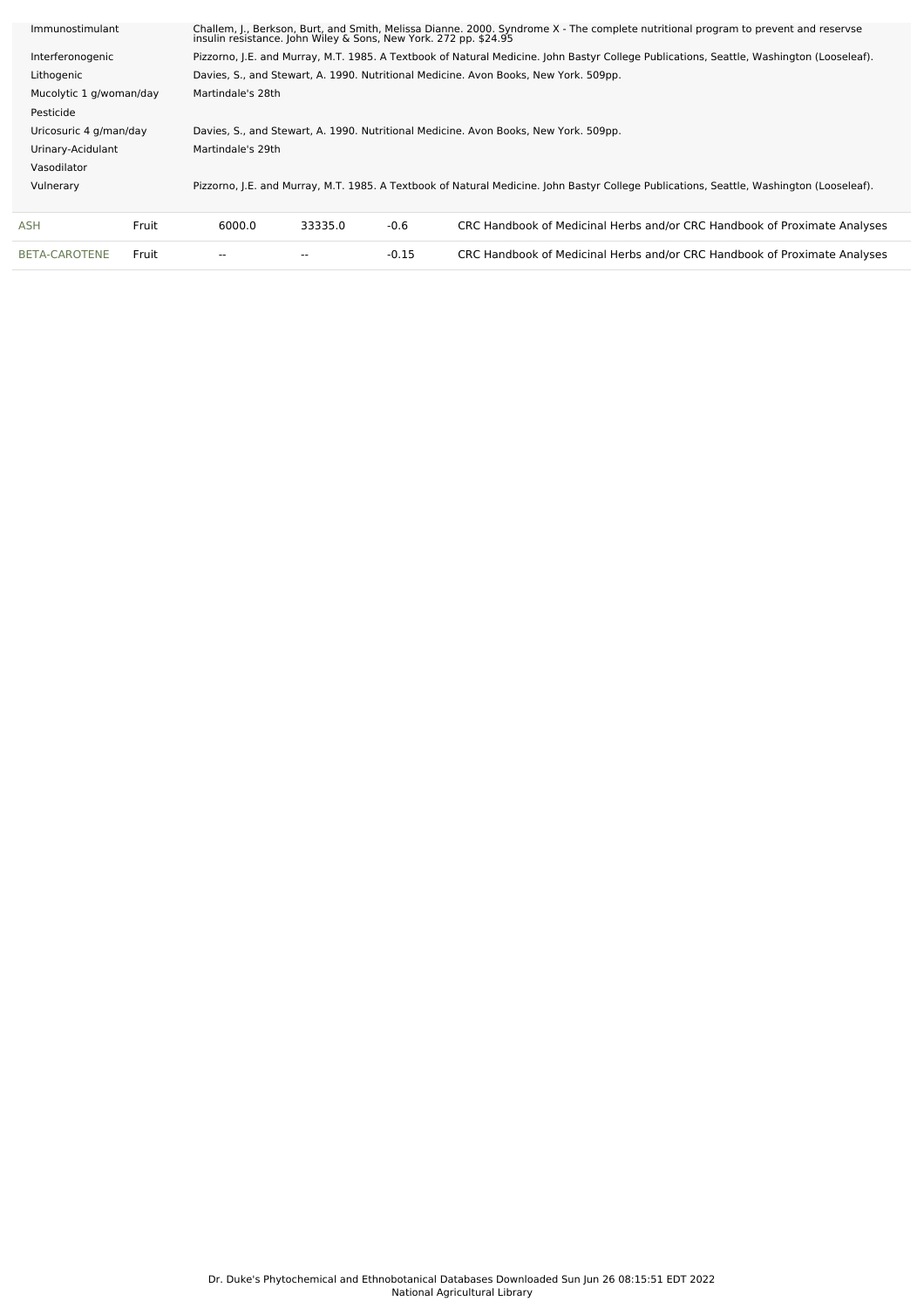| Activities (53)                       |                                                                                                                                                           |
|---------------------------------------|-----------------------------------------------------------------------------------------------------------------------------------------------------------|
| Allergenic                            |                                                                                                                                                           |
| Androgenic?                           | Pizzorno, J.E. and Murray, M.T. 1985. A Textbook of Natural Medicine. John Bastyr College Publications, Seattle, Washington (Looseleaf).                  |
| AntiPMS                               |                                                                                                                                                           |
| Antiacne                              | Pizzorno, J.E. and Murray, M.T. 1985. A Textbook of Natural Medicine. John Bastyr College Publications, Seattle, Washington (Looseleaf).                  |
| Antiaging                             |                                                                                                                                                           |
| Antiarthritic                         |                                                                                                                                                           |
| Antiasthmatic                         | Pizzorno, J.E. and Murray, M.T. 1985. A Textbook of Natural Medicine. John Bastyr College Publications, Seattle, Washington (Looseleaf).                  |
| Anticancer                            | Joseph, J., Nadeau, D. and Underwood, A. 2001. The Color Code. Hyperion, NY.                                                                              |
| Anticarcinomic                        | Pizzorno, J.E. and Murray, M.T. 1985. A Textbook of Natural Medicine. John Bastyr College Publications, Seattle, Washington (Looseleaf).                  |
| Anticervicaldysplasic                 |                                                                                                                                                           |
| Anticoronary 50 mg/man/2 days         |                                                                                                                                                           |
| Antihyperkeratotic                    |                                                                                                                                                           |
| Antiichythyotic                       | Pizzorno, J.E. and Murray, M.T. 1985. A Textbook of Natural Medicine. John Bastyr College Publications, Seattle, Washington (Looseleaf).                  |
| Antileukoplakic                       |                                                                                                                                                           |
| Antilipoperoxidant IC71=50            |                                                                                                                                                           |
| ug/ml                                 |                                                                                                                                                           |
| Antilupus 150 mg/man/day/2<br>mos     | Martindale's 28th                                                                                                                                         |
| Antimaculitic                         |                                                                                                                                                           |
| Antimastitic                          | Pizzorno, J.E. and Murray, M.T. 1985. A Textbook of Natural Medicine. John Bastyr College Publications, Seattle, Washington (Looseleaf).                  |
|                                       |                                                                                                                                                           |
| Antimutagenic                         | Economic & Medicinal Plant Research, 6: 235.                                                                                                              |
| Antioxidant                           | Pizzorno, J.E. and Murray, M.T. 1985. A Textbook of Natural Medicine. John Bastyr College Publications, Seattle, Washington (Looseleaf).                  |
| Antiozenic                            |                                                                                                                                                           |
| Antipapillomic                        |                                                                                                                                                           |
| Antiphotophobic 30-300<br>mg/man/day  | Martindale's 29th                                                                                                                                         |
| Antipityriasic                        | Pizzorno, J.E. and Murray, M.T. 1985. A Textbook of Natural Medicine. John Bastyr College Publications, Seattle, Washington (Looseleaf).                  |
| Antiporphyric 30-300                  | Martindale's 28th                                                                                                                                         |
| mg/man/day                            |                                                                                                                                                           |
| Antiproliferant                       | Joseph, J., Nadeau, D. and Underwood, A. 2001. The Color Code. Hyperion, NY.                                                                              |
| Antipsoriac                           | Pizzorno, J.E. and Murray, M.T. 1985. A Textbook of Natural Medicine. John Bastyr College Publications, Seattle, Washington (Looseleaf).                  |
| Antiradicular                         | Pizzorno, J.E. and Murray, M.T. 1985. A Textbook of Natural Medicine. John Bastyr College Publications, Seattle, Washington (Looseleaf).                  |
| Antirheumatic                         |                                                                                                                                                           |
| Antistress                            | Davies, S., and Stewart, A. 1990. Nutritional Medicine. Avon Books, New York. 509pp.                                                                      |
| Antitumor                             | Simon, P.W. Carrots and Other Horticultural Crops as a Source of Provitamin A Carotenes. HortScience, 25(12): 1495, 1990.                                 |
| Antitumor (Breast) IC45=60<br>ug/ml   |                                                                                                                                                           |
| Antitumor (CNS) IC43=45 ug/ml         |                                                                                                                                                           |
| Antitumor (Colon) IC43=45 ug/ml       |                                                                                                                                                           |
|                                       |                                                                                                                                                           |
| Antitumor (Lung) IC30=60 ug/ml        |                                                                                                                                                           |
| Antitumor (Prostate)                  |                                                                                                                                                           |
| Antitumor (Stomach) IC26=45<br>ug/ml  |                                                                                                                                                           |
| Antiulcer 12 mg 3x/day/man/orl        | Pizzorno, J.E. and Murray, M.T. 1985. A Textbook of Natural Medicine. John Bastyr College Publications, Seattle, Washington (Looseleaf).                  |
| Antiulcer 15,000-25,000 IU/day        |                                                                                                                                                           |
| Antixerophthalmic                     | Davies, S., and Stewart, A. 1990. Nutritional Medicine. Avon Books, New York. 509pp.                                                                      |
| COX-1-Inhibitor IC78=50 ug/ml         |                                                                                                                                                           |
| COX-2-Inhibitor IC82=50 ug/ml         |                                                                                                                                                           |
| Cancer-Preventive 22 ppm              | Jim Duke's personal files.                                                                                                                                |
| Chemopreventive                       |                                                                                                                                                           |
| Colorant                              | Jeffery B. Harborne and H. Baxter, eds. 1983. Phytochemical Dictionary. A Handbook of Bioactive Compounds from Plants. Taylor &                           |
|                                       | Frost, London. 791 pp.                                                                                                                                    |
| Gastroprotective                      |                                                                                                                                                           |
| Immunostimulant 180<br>mg/man/day/orl | Pizzorno, J.E. and Murray, M.T. 1985. A Textbook of Natural Medicine. John Bastyr College Publications, Seattle, Washington (Looseleaf).                  |
| Interferon-Synergist                  |                                                                                                                                                           |
| Mucogenic                             | Pizzorno, J.E. and Murray, M.T. 1985. A Textbook of Natural Medicine. John Bastyr College Publications, Seattle, Washington (Looseleaf).                  |
| Phagocytotic                          | Pizzorno, J.E. and Murray, M.T. 1985. A Textbook of Natural Medicine. John Bastyr College Publications, Seattle, Washington (Looseleaf).                  |
| Prooxidant 20 ug/g                    |                                                                                                                                                           |
|                                       | Pizzorno, J.E. and Murray, M.T. 1985. A Textbook of Natural Medicine. John Bastyr College Publications, Seattle, Washington (Looseleaf).                  |
| Thymoprotective                       |                                                                                                                                                           |
| Ubiquiot                              | Jeffery B. Harborne and H. Baxter, eds. 1983. Phytochemical Dictionary. A Handbook of Bioactive Compounds from Plants. Taylor &<br>Frost, London. 791 pp. |
|                                       |                                                                                                                                                           |
|                                       |                                                                                                                                                           |
| Fruit<br>CALCIUM                      | 200.0<br>1110.0<br>-0.63<br>CRC Handbook of Medicinal Herbs and/or CRC Handbook of Proximate Analyses                                                     |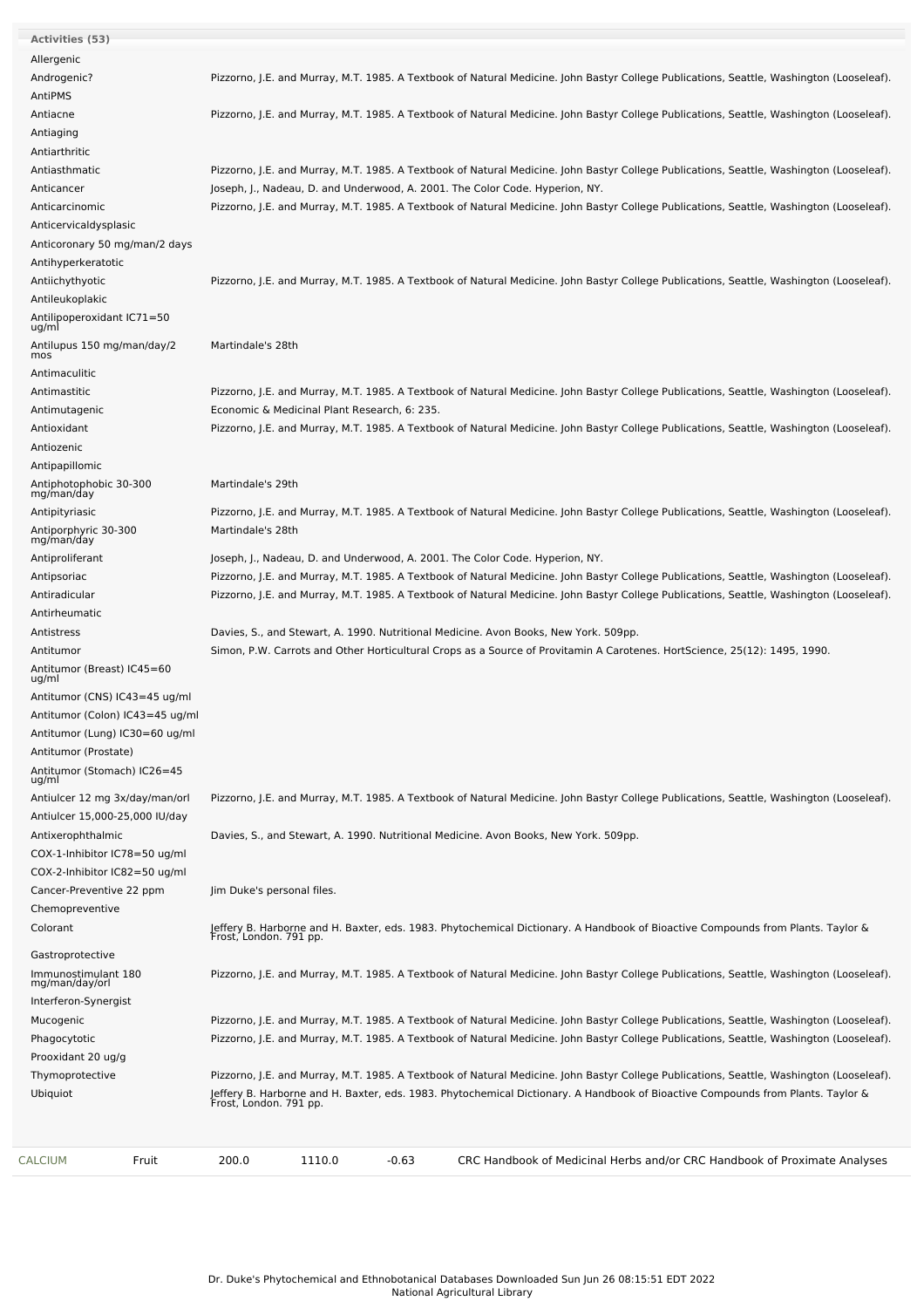| <b>Activities (28)</b>             |       |                                                                                      |                                                                                      |                                                                        |                                                                                                                             |  |  |  |  |
|------------------------------------|-------|--------------------------------------------------------------------------------------|--------------------------------------------------------------------------------------|------------------------------------------------------------------------|-----------------------------------------------------------------------------------------------------------------------------|--|--|--|--|
| AntiPMS 1 g/day                    |       |                                                                                      |                                                                                      |                                                                        |                                                                                                                             |  |  |  |  |
| Antiallergic 500 mg/day            |       |                                                                                      |                                                                                      |                                                                        |                                                                                                                             |  |  |  |  |
| Antianxiety                        |       |                                                                                      |                                                                                      |                                                                        | Davies, S., and Stewart, A. 1990. Nutritional Medicine. Avon Books, New York. 509pp.                                        |  |  |  |  |
| Antiarrhythmic 500-1,500 mg        |       |                                                                                      |                                                                                      |                                                                        |                                                                                                                             |  |  |  |  |
| Antiarthritic 1,000 mg/day         |       |                                                                                      |                                                                                      |                                                                        |                                                                                                                             |  |  |  |  |
| Antiatherosclerotic 500 mg/day     |       |                                                                                      |                                                                                      | Werbach, M. 1993. Healing with Food. Harper Collins, New York, 443 pp. |                                                                                                                             |  |  |  |  |
| Anticlimacteric 1,000-1,500 mg/day |       |                                                                                      |                                                                                      |                                                                        |                                                                                                                             |  |  |  |  |
| Antidepressant                     |       | Davies, S., and Stewart, A. 1990. Nutritional Medicine. Avon Books, New York. 509pp. |                                                                                      |                                                                        |                                                                                                                             |  |  |  |  |
| Antidote (Aluminum)                |       |                                                                                      | Davies, S., and Stewart, A. 1990. Nutritional Medicine. Avon Books, New York. 509pp. |                                                                        |                                                                                                                             |  |  |  |  |
| Antidote (Lead)                    |       |                                                                                      |                                                                                      |                                                                        | Davies, S., and Stewart, A. 1990. Nutritional Medicine. Avon Books, New York. 509pp.                                        |  |  |  |  |
| Antihyperkinetic                   |       |                                                                                      |                                                                                      |                                                                        | Davies, S., and Stewart, A. 1990. Nutritional Medicine. Avon Books, New York. 509pp.                                        |  |  |  |  |
| Antihypertensive                   |       |                                                                                      |                                                                                      |                                                                        |                                                                                                                             |  |  |  |  |
| Antiinsomniac                      |       |                                                                                      |                                                                                      |                                                                        | Davies, S., and Stewart, A. 1990. Nutritional Medicine. Avon Books, New York. 509pp.                                        |  |  |  |  |
| Antimenopausal 1,000-1,500 mg/day  |       |                                                                                      |                                                                                      |                                                                        |                                                                                                                             |  |  |  |  |
| Antiobesity                        |       |                                                                                      |                                                                                      |                                                                        |                                                                                                                             |  |  |  |  |
| Antiosteoporotic 500-2,000 mg/day  |       |                                                                                      |                                                                                      |                                                                        |                                                                                                                             |  |  |  |  |
| Antiperiodontitic 750 mg/day       |       |                                                                                      |                                                                                      |                                                                        | Werbach, M. 1993. Healing with Food. Harper Collins, New York, 443 pp.                                                      |  |  |  |  |
| Antirheumatic 1,000 mg/day         |       |                                                                                      |                                                                                      |                                                                        |                                                                                                                             |  |  |  |  |
| Antistress 500-1,500 mg/day        |       |                                                                                      |                                                                                      |                                                                        |                                                                                                                             |  |  |  |  |
| Antitic                            |       |                                                                                      | Davies, S., and Stewart, A. 1990. Nutritional Medicine. Avon Books, New York. 509pp. |                                                                        |                                                                                                                             |  |  |  |  |
| Anxiolytic 500-1,500 mg/day        |       |                                                                                      |                                                                                      |                                                                        |                                                                                                                             |  |  |  |  |
| Calcium-Channel-Blocker            |       |                                                                                      |                                                                                      |                                                                        |                                                                                                                             |  |  |  |  |
| Diuretic                           |       |                                                                                      |                                                                                      |                                                                        |                                                                                                                             |  |  |  |  |
| Hypocholesterolemic 500 mg/day     |       |                                                                                      |                                                                                      |                                                                        | Werbach, M. 1993. Healing with Food. Harper Collins, New York, 443 pp.                                                      |  |  |  |  |
| Hypotensive 1 g/day                |       |                                                                                      | Werbach, M. 1993. Healing with Food. Harper Collins, New York, 443 pp.               |                                                                        |                                                                                                                             |  |  |  |  |
| Laxative 1,000-1,200 mg            |       |                                                                                      |                                                                                      |                                                                        |                                                                                                                             |  |  |  |  |
| Tranquilizer 500-1,500 mg/day      |       |                                                                                      |                                                                                      |                                                                        |                                                                                                                             |  |  |  |  |
| Vasodilator                        |       |                                                                                      |                                                                                      |                                                                        |                                                                                                                             |  |  |  |  |
|                                    |       |                                                                                      |                                                                                      |                                                                        |                                                                                                                             |  |  |  |  |
|                                    |       |                                                                                      |                                                                                      |                                                                        |                                                                                                                             |  |  |  |  |
| <b>CARBOHYDRATES</b>               | Fruit | 152000.0                                                                             | 844445.0                                                                             | 0.33                                                                   | CRC Handbook of Medicinal Herbs and/or CRC Handbook of Proximate Analyses                                                   |  |  |  |  |
| FAT                                | Seed  | $\overline{\phantom{a}}$                                                             | 248000.0                                                                             | $-0.09$                                                                | CRC Handbook of Medicinal Herbs and/or CRC Handbook of Proximate Analyses                                                   |  |  |  |  |
| FAT                                | Fruit | 400.0                                                                                | 22220.0                                                                              | $-0.47$                                                                | CRC Handbook of Medicinal Herbs and/or CRC Handbook of Proximate Analyses                                                   |  |  |  |  |
| <b>IRON</b>                        | Fruit | 7.0                                                                                  | 39.0                                                                                 | $-0.37$                                                                | CRC Handbook of Medicinal Herbs and/or CRC Handbook of Proximate Analyses                                                   |  |  |  |  |
| <b>Activities (6)</b>              |       |                                                                                      |                                                                                      |                                                                        |                                                                                                                             |  |  |  |  |
| Martindale's 29th<br>Antiakathisic |       |                                                                                      |                                                                                      |                                                                        |                                                                                                                             |  |  |  |  |
| Antianemic<br>Martindale's 29th    |       |                                                                                      |                                                                                      |                                                                        |                                                                                                                             |  |  |  |  |
| Anticanker                         |       |                                                                                      |                                                                                      |                                                                        |                                                                                                                             |  |  |  |  |
| Anticheilitic                      |       |                                                                                      |                                                                                      |                                                                        | Davies, S., and Stewart, A. 1990. Nutritional Medicine. Avon Books, New York. 509pp.                                        |  |  |  |  |
| Antimenorrhagic 100                |       |                                                                                      |                                                                                      |                                                                        | Pizzorno, J.E. and Murray, M.T. 1985. A Textbook of Natural Medicine. John Bastyr College Publications, Seattle, Washington |  |  |  |  |
| mg/day/wmn/orl                     |       | (Looseleaf).                                                                         |                                                                                      |                                                                        |                                                                                                                             |  |  |  |  |

| Prooxidant    |       |       |        |         |                                                                           |
|---------------|-------|-------|--------|---------|---------------------------------------------------------------------------|
| KILOCALORIES  | Fruit | 640.0 | 3555.0 | $-0.16$ | CRC Handbook of Medicinal Herbs and/or CRC Handbook of Proximate Analyses |
| <b>NIACIN</b> | Fruit | 14.0  | 78.0   | 0.23    | CRC Handbook of Medicinal Herbs and/or CRC Handbook of Proximate Analyses |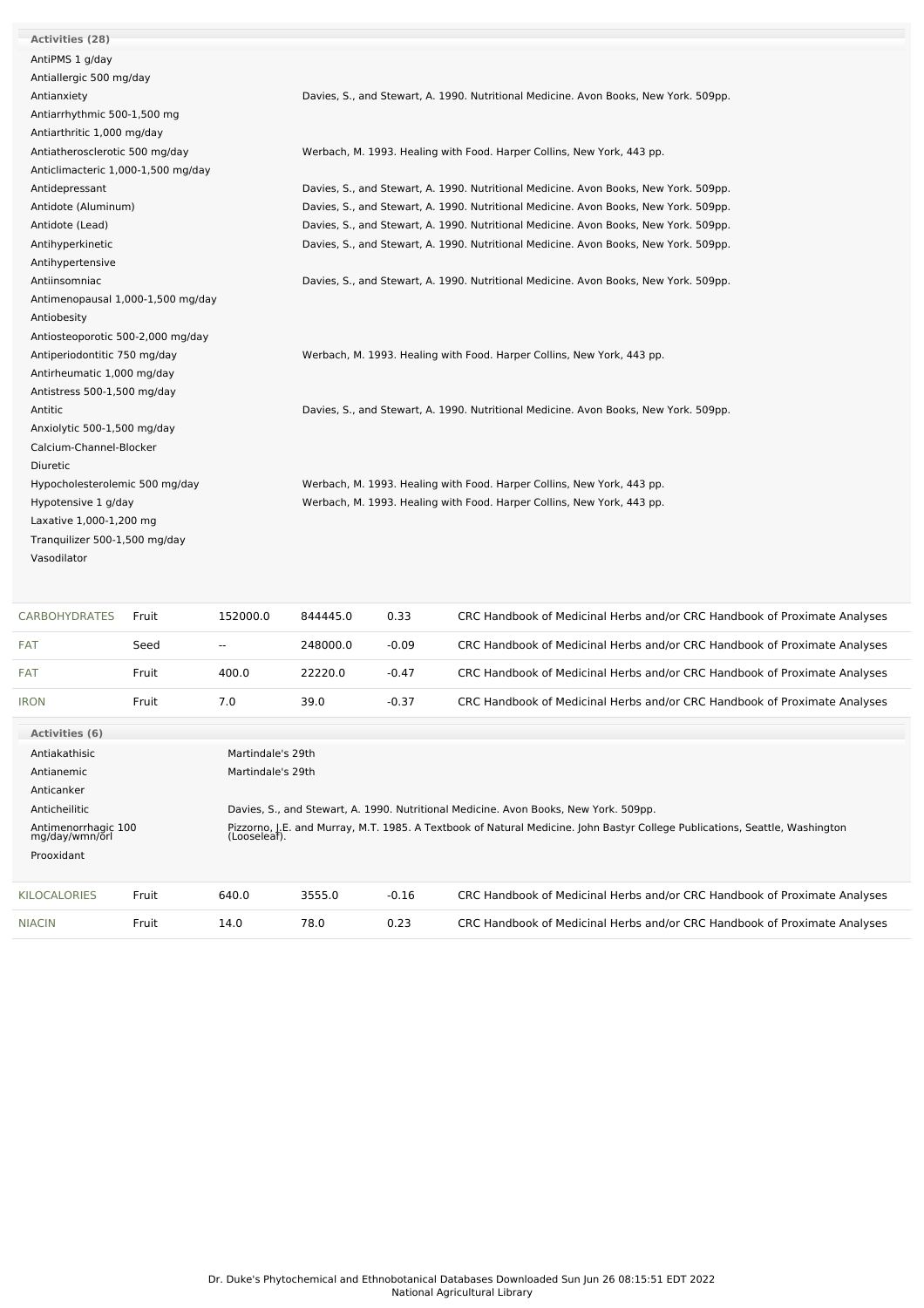| <b>POTASSIUM</b>                                      | Fruit | 3410.0                                                                                                                                                    | 18945.0                                                                | 0.09    | CRC Handbook of Medicinal Herbs and/or CRC Handbook of Proximate Analyses                                                                                                    |  |  |  |  |  |  |
|-------------------------------------------------------|-------|-----------------------------------------------------------------------------------------------------------------------------------------------------------|------------------------------------------------------------------------|---------|------------------------------------------------------------------------------------------------------------------------------------------------------------------------------|--|--|--|--|--|--|
| Immunostimulant<br>Osteogenic                         |       |                                                                                                                                                           |                                                                        |         | Davies, S., and Stewart, A. 1990. Nutritional Medicine. Avon Books, New York. 509pp.<br>Davies, S., and Stewart, A. 1990. Nutritional Medicine. Avon Books, New York. 509pp. |  |  |  |  |  |  |
| Antiosteoporotic<br>Anxiolytic                        |       |                                                                                                                                                           |                                                                        |         | Davies, S., and Stewart, A. 1990. Nutritional Medicine. Avon Books, New York. 509pp.                                                                                         |  |  |  |  |  |  |
| <b>Activities (4)</b>                                 |       |                                                                                                                                                           |                                                                        |         |                                                                                                                                                                              |  |  |  |  |  |  |
| <b>PHOSPHORUS</b>                                     | Fruit | 480.0                                                                                                                                                     | 2665.0                                                                 | $-0.17$ | CRC Handbook of Medicinal Herbs and/or CRC Handbook of Proximate Analyses                                                                                                    |  |  |  |  |  |  |
|                                                       |       |                                                                                                                                                           |                                                                        |         |                                                                                                                                                                              |  |  |  |  |  |  |
| Vasodilator                                           |       | Martindale's 29th                                                                                                                                         |                                                                        |         |                                                                                                                                                                              |  |  |  |  |  |  |
| Serotoninergic                                        |       | (Looseleaf).                                                                                                                                              |                                                                        |         | Pizzorno, J.E. and Murray, M.T. 1985. A Textbook of Natural Medicine. John Bastyr College Publications, Seattle, Washington                                                  |  |  |  |  |  |  |
| Sedative                                              |       | (Looseleaf).                                                                                                                                              |                                                                        |         | Pizzorno, J.E. and Murray, M.T. 1985. A Textbook of Natural Medicine. John Bastyr College Publications, Seattle, Washington                                                  |  |  |  |  |  |  |
| Hypolipidemic                                         |       |                                                                                                                                                           |                                                                        |         |                                                                                                                                                                              |  |  |  |  |  |  |
| Hypoglycemic                                          |       |                                                                                                                                                           |                                                                        |         |                                                                                                                                                                              |  |  |  |  |  |  |
| Hypocholesterolemic 50-100 mg<br>3x/day               |       |                                                                                                                                                           |                                                                        |         |                                                                                                                                                                              |  |  |  |  |  |  |
| Hepatotoxic                                           |       |                                                                                                                                                           |                                                                        |         |                                                                                                                                                                              |  |  |  |  |  |  |
| Hepatoprotective                                      |       |                                                                                                                                                           |                                                                        |         |                                                                                                                                                                              |  |  |  |  |  |  |
| Fibrinolytic                                          |       |                                                                                                                                                           |                                                                        |         |                                                                                                                                                                              |  |  |  |  |  |  |
| Circulotonic                                          |       |                                                                                                                                                           |                                                                        |         |                                                                                                                                                                              |  |  |  |  |  |  |
| Cardioprotective                                      |       |                                                                                                                                                           |                                                                        |         |                                                                                                                                                                              |  |  |  |  |  |  |
| Cancer-Preventive                                     |       |                                                                                                                                                           |                                                                        |         | Stitt, P. A. Why George Should Eat Broccoli. Dougherty Co, Milwaukee, WI, 1990, 399 pp.                                                                                      |  |  |  |  |  |  |
| Antivertigo                                           |       |                                                                                                                                                           |                                                                        |         |                                                                                                                                                                              |  |  |  |  |  |  |
| Antispasmodic 100 mg 2x/day                           |       |                                                                                                                                                           |                                                                        |         | Werbach, M. 1993. Healing with Food. Harper Collins, New York, 443 pp.                                                                                                       |  |  |  |  |  |  |
| Antiscotomic                                          |       |                                                                                                                                                           |                                                                        |         |                                                                                                                                                                              |  |  |  |  |  |  |
| Antipellagric                                         |       | Davies, S., and Stewart, A. 1990. Nutritional Medicine. Avon Books, New York. 509pp.                                                                      |                                                                        |         |                                                                                                                                                                              |  |  |  |  |  |  |
| Antiparkinsonian 100 mg/day                           |       |                                                                                                                                                           |                                                                        |         | Werbach, M. 1993. Healing with Food. Harper Collins, New York, 443 pp.                                                                                                       |  |  |  |  |  |  |
| Antineuralgic                                         |       |                                                                                                                                                           |                                                                        |         |                                                                                                                                                                              |  |  |  |  |  |  |
| Antihyperactivity 1.5-6 g/day<br>Antiinsomnic 1 g/day |       |                                                                                                                                                           |                                                                        |         | Werbach, M. 1993. Healing with Food. Harper Collins, New York, 443 pp.<br>Werbach, M. 1993. Healing with Food. Harper Collins, New York, 443 pp.                             |  |  |  |  |  |  |
| Antihistaminic 50 mg 2x/day                           |       |                                                                                                                                                           |                                                                        |         | Werbach, M. 1993. Healing with Food. Harper Collins, New York, 443 pp.                                                                                                       |  |  |  |  |  |  |
| Antihangover 50 mg                                    |       |                                                                                                                                                           |                                                                        |         |                                                                                                                                                                              |  |  |  |  |  |  |
| Antiepileptic 3 g/day                                 |       |                                                                                                                                                           |                                                                        |         | Werbach, M. 1993. Healing with Food. Harper Collins, New York, 443 pp.                                                                                                       |  |  |  |  |  |  |
| Antidysphagic                                         |       |                                                                                                                                                           |                                                                        |         |                                                                                                                                                                              |  |  |  |  |  |  |
| Antidiabetic                                          |       |                                                                                                                                                           |                                                                        |         |                                                                                                                                                                              |  |  |  |  |  |  |
| Antidermatitic                                        |       |                                                                                                                                                           |                                                                        |         | Davies, S., and Stewart, A. 1990. Nutritional Medicine. Avon Books, New York. 509pp.                                                                                         |  |  |  |  |  |  |
| Antidementia                                          |       |                                                                                                                                                           |                                                                        |         |                                                                                                                                                                              |  |  |  |  |  |  |
| Anticonvulsant 3 g/day                                |       |                                                                                                                                                           | Werbach, M. 1993. Healing with Food. Harper Collins, New York, 443 pp. |         |                                                                                                                                                                              |  |  |  |  |  |  |
| Antichilblain                                         |       | Jeffery B. Harborne and H. Baxter, eds. 1983. Phytochemical Dictionary. A Handbook of Bioactive Compounds from Plants. Taylor &<br>Frost, London. 791 pp. |                                                                        |         |                                                                                                                                                                              |  |  |  |  |  |  |
| Anticataract                                          |       |                                                                                                                                                           |                                                                        |         |                                                                                                                                                                              |  |  |  |  |  |  |
| Antianginal                                           |       |                                                                                                                                                           |                                                                        |         |                                                                                                                                                                              |  |  |  |  |  |  |
| Antiamblyopic                                         |       |                                                                                                                                                           |                                                                        |         |                                                                                                                                                                              |  |  |  |  |  |  |
| Antialzheimeran                                       |       |                                                                                                                                                           |                                                                        |         |                                                                                                                                                                              |  |  |  |  |  |  |
| Antiallergic 50 mg/2x/day                             |       |                                                                                                                                                           |                                                                        |         | Werbach, M. 1993. Healing with Food. Harper Collins, New York, 443 pp.                                                                                                       |  |  |  |  |  |  |
| Antiacrodynic                                         |       |                                                                                                                                                           |                                                                        |         |                                                                                                                                                                              |  |  |  |  |  |  |
| AntiRaynaud's 1,500-4,000<br>mg/day                   |       |                                                                                                                                                           |                                                                        |         |                                                                                                                                                                              |  |  |  |  |  |  |
| AntiMeniere's                                         |       |                                                                                                                                                           |                                                                        |         | Duke, J. A. Writeups or information summaries on approximately 2,000 economic plants, USDA, ARS, Beltsville, MD 20705.                                                       |  |  |  |  |  |  |
| AntiLyme 50 mg/day                                    |       |                                                                                                                                                           |                                                                        |         |                                                                                                                                                                              |  |  |  |  |  |  |
| Allergenic                                            |       |                                                                                                                                                           |                                                                        |         | Werbach, M. 1993. Healing with Food. Harper Collins, New York, 443 pp.                                                                                                       |  |  |  |  |  |  |
| <b>Activities (39)</b>                                |       |                                                                                                                                                           |                                                                        |         |                                                                                                                                                                              |  |  |  |  |  |  |
|                                                       |       |                                                                                                                                                           |                                                                        |         |                                                                                                                                                                              |  |  |  |  |  |  |